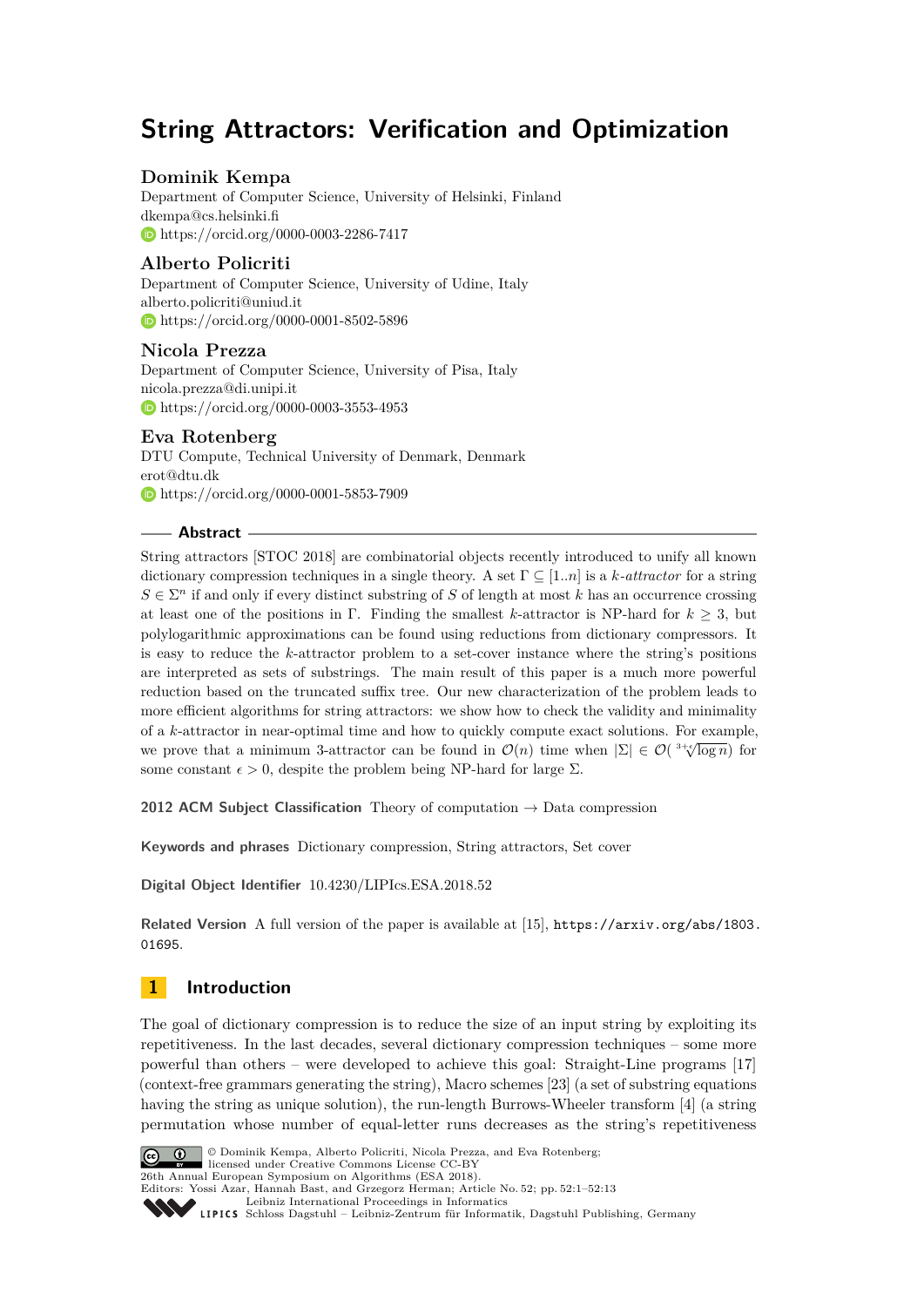## **52:2 String Attractors: Verification and Optimization**

increases), and the compact directed acyclic word graph [\[3,](#page-11-1) [6\]](#page-11-2) (the minimization of the suffix tree). Each scheme from this family comes with its own set of algorithms and data structures to perform compressed-computation operations – e.g. random access – on the compressed representation. Despite being apparently unrelated, in [\[16\]](#page-12-4) all these compression schemes were proven to fall under a common general scheme: they all induce a set  $\Gamma \subseteq [1..n]$  whose cardinality is bounded by the compressed representation's size and with the property that each distinct substring has an occurrence crossing at least one position in Γ. A set with this property is called a *string attractor*. Intuitively, positions in a string attractor capture "interesting" regions of the string; a string of low complexity (that is, more compressible), will generate a smaller attractor. Surprisingly, given such a set one can build a data structure of size  $\mathcal{O}(|\Gamma|)$  polylog $(n)$ ) supporting random access queries in optimal time [\[16\]](#page-12-4): string attractors therefore provide a universal framework for performing compressed computation on top of *any* dictionary compressor (and even optimally for particular queries such as random access).

These premises suggest that an algorithm computing the smallest string attractor for a given string would be a valuable tool for designing better compressed data structures. Unfortunately, computing a minimum string attractor is NP-hard. The problem remains NP-hard even under the restriction that only substrings of length at most *k* are captured by Γ, for any *k* ≥ 3 and on large alphabets. In this case, we refer to the problem as *k-attractor*. Not all hope is lost, though: as shown in [\[16\]](#page-12-4), dictionary compressors are actually heuristics for computing a small *n*-attractor (with polylogarithmic approximation rate w.r.t. the minimum), and, more generally, *k*-attractor admits a  $\mathcal{O}(\log k)$ -approximation based on a reduction to set cover. It is actually easy to find such a reduction: choose as universe the set of distinct substrings and as set collection the string's positions (i.e., set *s<sup>i</sup>* contains all substrings crossing position *i*). The main limitation of this approach is that the set of distinct substrings could be quadratic in size; this makes the strategy of little use in cases where the goal is to design usable (i.e., as close as possible to linear-time) algorithms on string attractors.

The core result of this paper is a much more powerful reduction from *k*-attractor to set-cover: the universe  $U$  of our instance is equal to the set of edges of the  $k$ -truncated suffix tree, while the size of the set collection  $S \subseteq 2^{\mathcal{U}}$  is bounded by the size of the  $(2k-1)$ -truncated suffix tree. First of all, we obtain a universe that is always at least *k* times smaller than the naive approach. Moreover, the size of our set-cover instance does not depend on the string's length *n*, unless  $\sigma$  and  $k$  do. This allows us to show that  $k$ -attractor is actually solvable in polynomial time for small values of  $k$  and  $\sigma$ , and leads us to efficient algorithms for a wide range of different problems on string attractors.

The paper is organized as follows. In Section [1.1](#page-1-0) we describe the notation used throughout the paper and we report the main notions related to *k*-attractors. In Section [1.2](#page-2-0) we give the main theorem stating our reduction to set-cover (Theorem [5\)](#page-2-1) and briefly discuss the results that we obtain in the rest of the paper by applying it. Theorem [5](#page-2-1) itself is proven in Section [2](#page-3-0) and is used in Section [3](#page-5-0) to provide fast algorithms on string attractors. Finally, in Section [3.4](#page-11-3) we introduce and study the complexity of the closely-related *sharp-k-attractor* problem: to capture all distinct substrings of length exactly *k*. The full version [\[15\]](#page-12-0) of this paper covers additional material related to the approximation of minimum *k*-attractors.

## <span id="page-1-0"></span>**1.1 Notation and definitions**

Throughout we consider a string *S*[1*..n*] of *n* symbols. We assume the reader to be familiar with the notions of *suffix tree* [\[24\]](#page-12-5), *suffix array* [\[18\]](#page-12-6), and *wavelet tree* [\[10,](#page-12-7) [21\]](#page-12-8). By  $ST^k(S)$ we denote a *k*-truncated suffix tree of *S*, i.e., a compact trie containing all substrings of *S*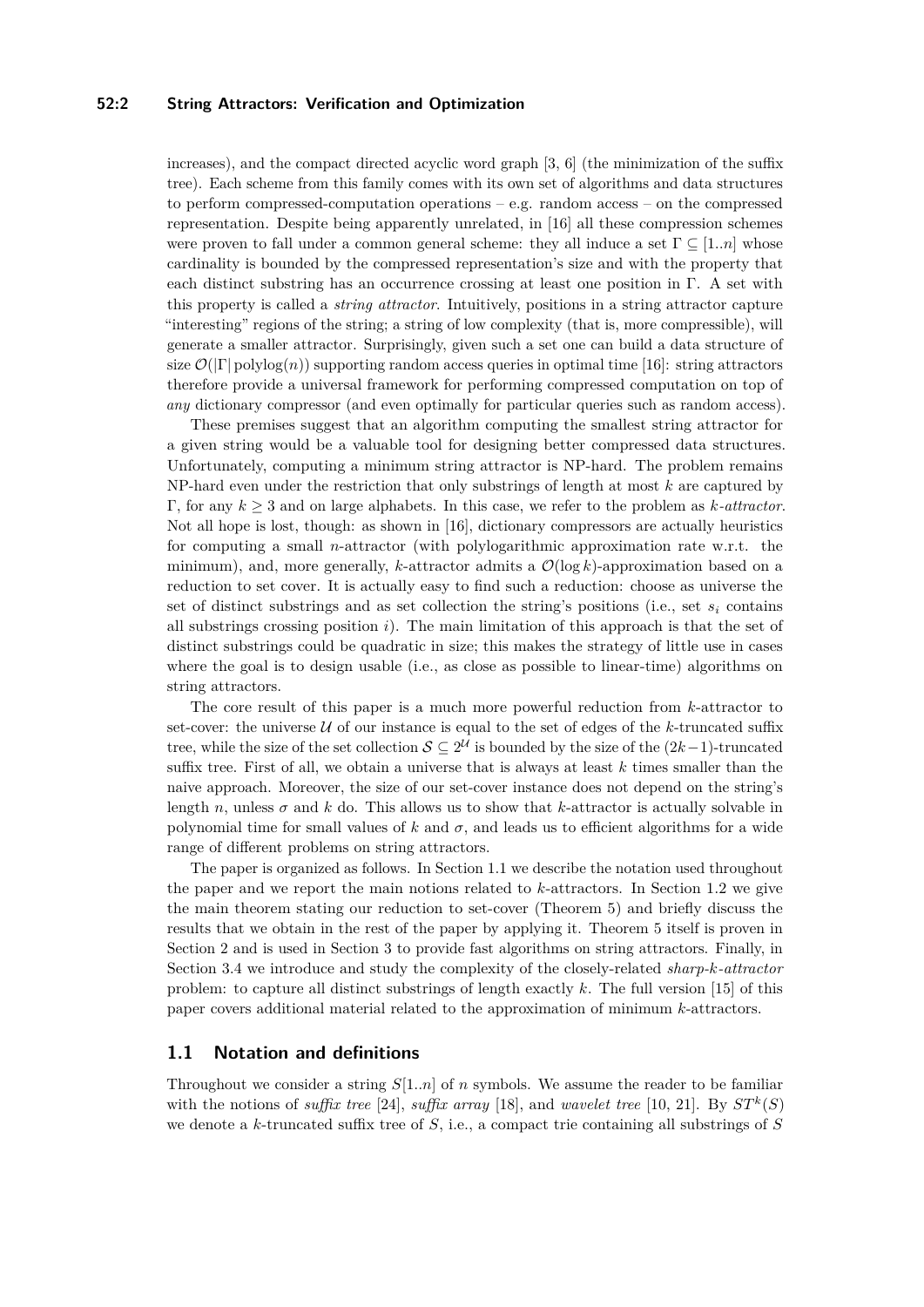of length at most k.  $\mathcal{E}(\mathcal{T})$  denotes the set of edges of the compact trie T.  $\mathcal{L}(\mathcal{T})$  denotes the set of leaves at maximum string depth of the compact trie  $\mathcal T$  (i.e., leaves whose string depth is equal to the maximum string depth among all leaves). Let  $e = \langle u, v \rangle$  be an edge in the (truncated) suffix tree of *S*. With  $s(e)$  we denote the string read from the suffix tree root to (and including) the first character in the label of *e*.  $\lambda(e) = |s(e)|$  is the length of this string. We will also refer to  $\lambda(e)$  as the *string depth* of *e*. Note that edges  $e_1, \ldots, e_t$  of the *k*-truncated suffix tree have precisely the same labels  $s(e_1), \ldots, s(e_t)$  of the suffix tree edges  $e'_1, \ldots, e'_t$  at string depth  $\lambda(e'_i) \leq k$ . It follows that we can use these two edge sets interchangeably when we are only interested in their labels (this will be the case in our results). Let  $SA[1..n]$  denote the suffix array of *S*.  $\langle l_e, r_e \rangle$ , with  $e \in \mathcal{E}(ST^k(S))$  being an edge in the *k*-truncated suffix tree, will denote the suffix array range corresponding to the string  $s(e)$ , i.e.,  $SA[l_e..r_e]$  contains all suffixes prefixed by  $s(e)$ .

Unless otherwise specified, we give the space of our data structures in words of  $\Theta(\log n)$ bits each.

With the following definition we recall the notion of *k-attractor* of a string [\[16\]](#page-12-4).

**Definition 1.** A *k*-attractor of a string  $S \in \Sigma^n$  is a set of positions  $\Gamma \subseteq [1..n]$  such that every substring  $S[i..j]$  with  $i \leq j < i+k$  has at least one occurrence  $S[i'..j'] = S[i..j]$  with  $j'' \in [i'..j']$  for some  $j'' \in \Gamma$ .

When  $k = n$ , we simply call  $\Gamma$  an *attractor* of *S*.

**Definition 2.** A *minimal k-attractor* of a string  $S \in \Sigma^n$  is a *k*-attractor Γ such that  $\Gamma - \{j\}$ is not a *k*-attractor of *S* for any  $j \in \Gamma$ .

**Definition 3.** A *minimum k-attractor* of a string  $S \in \Sigma^n$  is a *k*-attractor  $\Gamma^*$  such that, for any *k*-attractor  $\Gamma$  of  $S$ ,  $|\Gamma^*| \leq |\Gamma|$ .

 $\triangleright$  **Theorem 4.** [\[16,](#page-12-4) Thm. 4.2] The problem of deciding whether a string S admits a *k*-attractor of size at most *t* is NP-complete for  $k \geq 3$ .

## <span id="page-2-0"></span>**1.2 Overview of the contributions**

Our main theorem is a reduction to set-cover based on the notion of truncated suffix tree:

<span id="page-2-1"></span>**► Theorem 5.** Let  $S' = #^{k-1}S#^{k-1}$ , with  $# \notin \Sigma$ . An instance of *k*-attractor can be reduced *to a set-cover instance with universe equal to the set of edges of the k-truncated suffix tree of S* and set collection with one element for each leaf of the  $(2k-1)$ -truncated suffix tree of *S*'.

Figure [1](#page-3-1) depicts the main technique (Lemma [11\)](#page-3-2) standing at the core of our reduction: a set  $\Gamma$  is a valid attractor if and only if it marks (or colors, in the picture), all suffix tree edges.

Using the reduction of Theorem [5,](#page-2-1) we obtain the following results. First, we present efficient algorithms to check the validity and minimality of a *k*-attractor. Note that it is trivial to perform these checks in cubic time (or quadratic, with little more care). In Theorem [18](#page-7-0) we show that we can check whether a set  $\Gamma \subseteq [1..n]$  is a valid *k*-attractor for *S* in  $\mathcal{O}(n)$ time and  $\mathcal{O}(n)$  words of space. Using recent advances in compact data structures, we show how to further reduce this working space to  $\mathcal{O}(n \log \sigma)$  bits without affecting query times when  $k \leq \sigma^{O(1)}$ , or with a small time penalty in the general case. In particular, when k is polynomial in the alphabet size, we can always check the correctness of a *k*-attractor in  $\mathcal{O}(n)$ time and  $\mathcal{O}(n \log \sigma)$  bits of space. With similar techniques, in Theorem [22](#page-8-0) we show how to verify that  $\Gamma$  is a *minimal k*-attractor for *S* in near-optimal  $\mathcal{O}(n \log n)$  time. To conclude, in Theorem [24](#page-10-0) we show that a minimum *k*-attractor can be found in  $\mathcal{O}(n) + \exp(\mathcal{O}(\sigma^k \log \sigma^k))$ time. In particular, this result yields the following corollaries: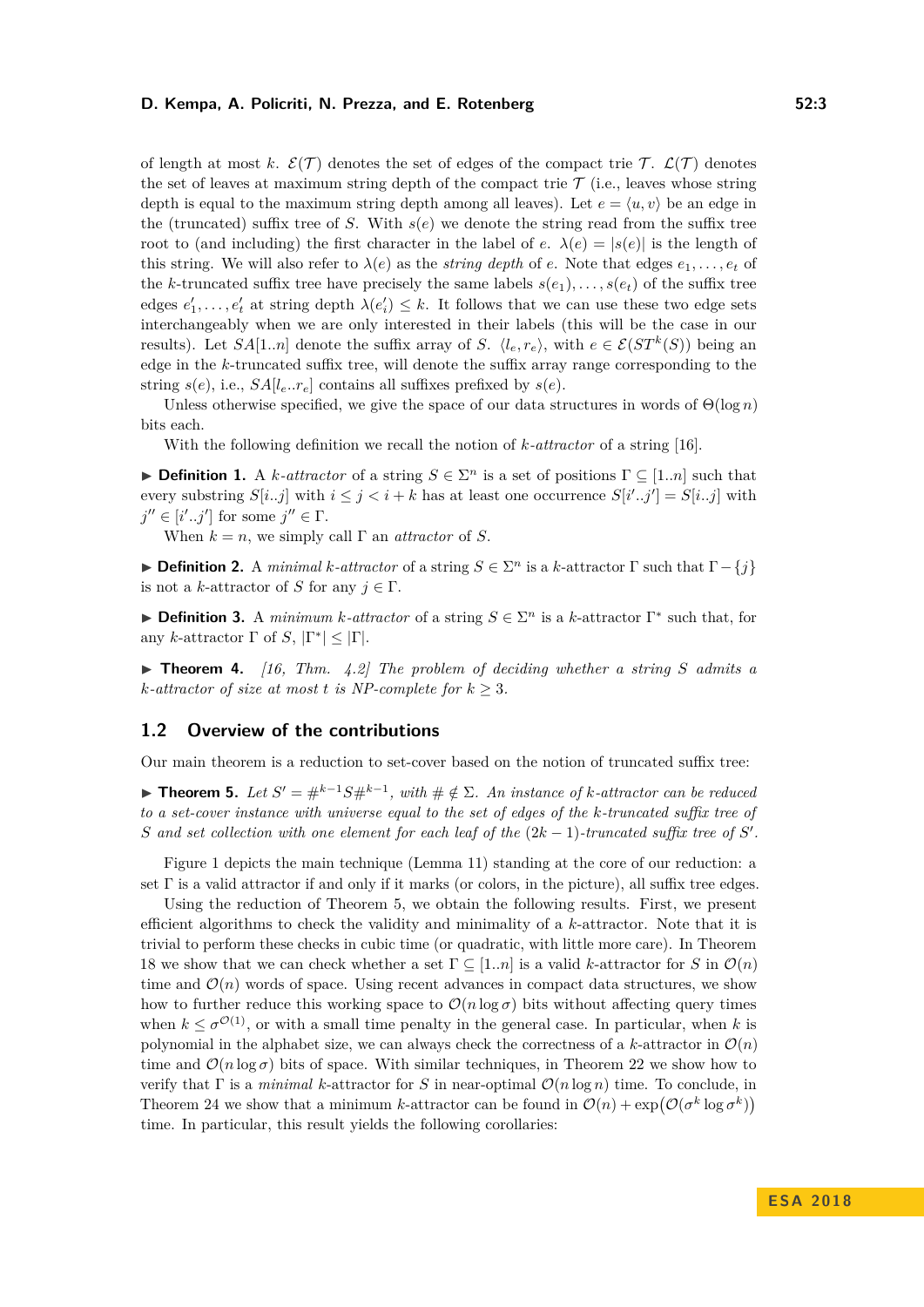<span id="page-3-1"></span>

**(a)** The suffix tree of the string BBBABA, colored corresponding to attractor positions 2*,* 5*,* 6. This attractor is minimal: removing any position leaves some edge uncolored.

**(b)** The suffix tree of the string BBBABA, colored corresponding to attractor positions 3*,* 4. This attractor is minimum: it is minimal and of minimum size.

**Figure 1** A position *i* "marks" (or, here, *colors*) a suffix tree edge *e* if and only if it crosses an occurrence of the string read from the root to the first letter in the label of *e*. A set of positions forms a *k*-attractor if and only if they color all edges of the *k*-truncated suffix tree (in this figure,  $k = 6$  and we color the whole suffix tree). Dashed lines indicate that the edge has multiple colors. The string terminator \$ (and edges labeled with \$) is omitted for simplicity.

 $\triangleright$  **Corollary 6.** *k*-attractor is in *P* when  $\sigma^k$  log  $\sigma^k$  ∈  $\mathcal{O}(\log n)$ .

 $\triangleright$  **Corollary 7.** For constant k, a minimum k-attractor can be found in  $\mathcal{O}(n)$  time if there *exists*  $\epsilon > 0$  *such that*  $\sigma^{k+\epsilon} \in \mathcal{O}(\log n)$ *.* 

**Proof.** Let  $\sigma^{k+\epsilon} = \sigma^{k(1+\epsilon')}$ , where  $\epsilon' = \epsilon/k > 0$  is a constant. For any constant  $\epsilon' > 0$  we have that  $\sigma^k \log \sigma^k \in o(\sigma^k \cdot (\sigma^k)^{\epsilon'}) = o(\sigma^{k(1+\epsilon')})$ . It follows that  $\sigma^k \log \sigma^k \in o(\log n)$ , i.e., by Theorem [24](#page-10-0) we can find a minimum  $k$ -attractor in linear time.

With the above result we can, for example, find a minimum 3-attractor in  $\mathcal{O}(n)$  time when  $\sigma \in \mathcal{O}(\sqrt[3+\epsilon]{\log n})$ , for some  $\epsilon > 0$  (keep in mind that 3-attractor is NP-complete for large alphabets).

## <span id="page-3-0"></span>**2 A better reduction to set-cover**

In this section we give our main result: a reduction from *k*-attractor to set-cover using a universe smaller than the one used in [\[16\]](#page-12-4). We start with an alternative characterization of *k*-attractors based on the *k*-truncated suffix tree.

<span id="page-3-4"></span>**Definition 8** (Marker).  $j \in \Gamma$  is a *marker* for a suffix tree edge *e* if and only if

$$
\exists i \in SA[l_e..r_e] \; : \; i \leq j < i + \lambda(e)
$$

Equivalently, we say that *j marks e* (see Figure [1\)](#page-3-1).

<span id="page-3-3"></span>**Definition 9** (Edge marking).  $\Gamma \subseteq [1..n]$  *marks* a suffix tree edge *e* if and only if there exists a  $j \in \Gamma$  that marks *e*.

**Definition 10** (Suffix tree *k*-marking).  $\Gamma \subset [1..n]$  is a *suffix tree k-marking* if and only if it marks every edge *e* such that  $\lambda(e) \leq k$  (equivalently, every  $e \in \mathcal{E}(ST^k(S))$ ).

When  $k = n$  we simply say *suffix tree marking* (since all edges satisfy  $\lambda(e) \leq n$ ). We now show that the notions of *k*-attractor and suffix tree *k*-marking are equivalent.

<span id="page-3-2"></span>I **Lemma 11.** Γ *is a k-attractor if and only if it is a suffix tree k-marking.*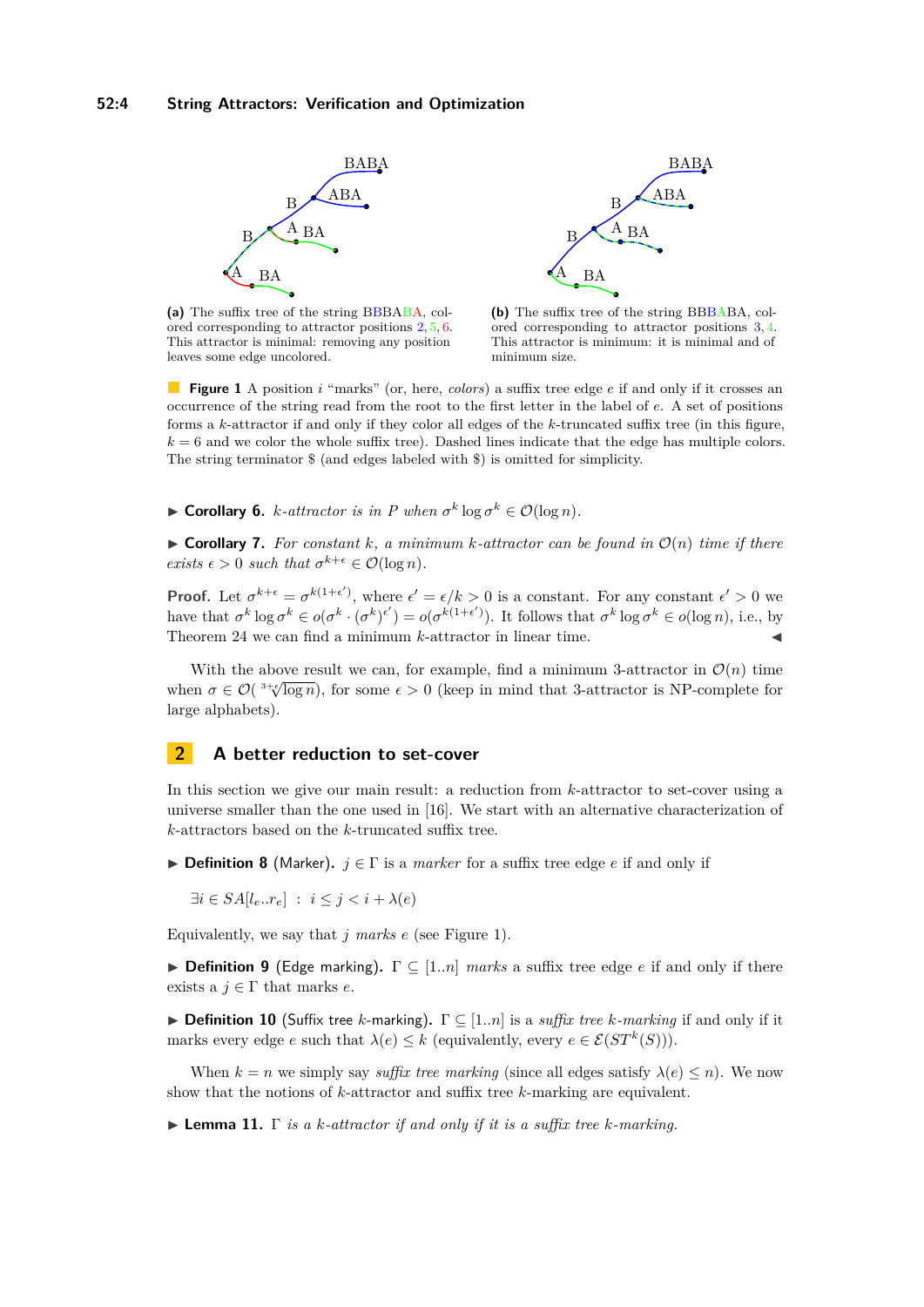**Proof.** ( $\Rightarrow$ ) Let Γ be a *k*-attractor. Pick any suffix tree edge *e* such that  $\lambda(e) \leq k$ . Then,  $\lambda(e) = |s(e)| \leq k$  and, by definition of *k*-attractor, there exists a  $j \in \Gamma$  and an *i* such that  $s(e) = S[i..i + |s(e)| - 1]$  and  $i \leq j \leq i + |s(e)| - 1$ . We also have that  $i \in S_A[i_e..r_e]$  (being  $\langle l_e, r_e \rangle$  precisely the suffix array range of suffixes prefixed by  $s(e)$ ). Putting these results together, we found an  $i \in SA[l_e..r_e]$  such that  $i \leq j \leq i + \lambda(e) - 1$  for some  $j \in \Gamma$ , which by Definition [9](#page-3-3) means that Γ marks *e*. Since the argument works for any edge *e* at string depth at most  $k$ , we obtain that  $\Gamma$  is a suffix tree  $k$ -marking.

 $(\Leftarrow)$  Let  $\Gamma$  be a suffix tree *k*-marking. Let, moreover, *s* be a substring of *S* of length at most *k*. Consider the lowest suffix tree edge *e* (i.e., the *e* with maximum  $\lambda(e)$ ) such that  $s(e)$ prefixes *s*. In particular,  $\lambda(e) \leq k$ . Note that, by definition of suffix tree, every occurrence  $S[i..i + |s(e)| - 1] = s(e)$  of  $s(e)$  in *S* prefixes an occurrence of *s*:  $S[i..i + |s| - 1] = s$ . By definition of *k*-marking, there exists a  $j \in \Gamma$  such that *j* is a marker for *e*, which means (by Definition [8\)](#page-3-4) that  $\exists i \in SA[l_e..r_e] : i \leq j < i + \lambda(e)$ . Since  $i \in SA[l_e..r_e]$ ,  $SA[i]$  is an occurrence of  $s(e)$ , and therefore of *s*. But then, we have that  $i \leq j \leq i + \lambda(e) = i + |s(e)| \leq$  $i + |s|$ , i.e.,  $S[SA[i]...SA[i] + |s| - 1]$  is an occurrence of *s* crossing  $j \in \Gamma$ . Since the argument works for every substring *s* of *S* of length at most *k*, we obtain that  $\Gamma$  is a *k*-attractor.

An equivalent formulation of Lemma [11](#page-3-2) is that Γ is a *k*-attractor if and only if it marks all edges of the *k*-truncated suffix tree. In particular (case  $k = n$ ),  $\Gamma$  is an attractor if and only if it is a suffix tree marking.

Lemma [11](#page-3-2) will be used to obtain a smaller universe  $U$  in our set-cover reduction. With the following lemmas we show that also the size of the set collection  $S$  can be considerably reduced when  $k$  and  $\sigma$  are small.

▶ **Definition 12** (*k*-equivalence). Two positions  $i, j \in [1..n]$  are *k*-equivalent, indicated as  $i \equiv_k i$ , if and only if

$$
S'[i-k+1..i+k-1] = S'[j-k+1..j+k-1]
$$

where  $S'[i] = #$  if  $i < 1$  or  $i > n$  (note that we allow negative positions) and  $S'[i] = S[i]$ otherwise, and  $\# \notin \Sigma$  is a new character.

It is easy to see that *k*-equivalence is an equivalence relation. First, we bound the size of the distinct equivalence classes of  $\equiv_k$  (i.e., the size of the quotient set  $[1..n]/\equiv_k$ ).

<span id="page-4-1"></span> $\blacktriangleright$  Lemma 13.  $|[1..n]/ \equiv k | = |\mathcal{L}(ST^{2k-1}(S'))| ≤ min\{n, \sigma^{2k-1} + 2k - 2\}$ 

**Proof.** By definition of  $\equiv_k$ , the set  $[1..n]/\equiv_k$  has one element per distinct substring of length  $(2k-1)$  in *S*<sup> $\prime$ </sup>, that is, per distinct path from the suffix tree root to each of the nodes in  $\mathcal{L}(ST^{2k-1}(S'))$ . Clearly,  $|\mathcal{L}(ST^{2k-1}(S'))| \leq n$ . On the other hand, there are at most  $\sigma^{2k-1}$ distinct substrings of length  $2k - 1$  on  $\Sigma$ . Moreover, there are  $2k - 2$  additional substrings to consider on the borders of  $S'$  (to include the runs of symbol  $#$ ). It follows that the cardinality of  $\mathcal{L}(ST^{2k-1}(S'))$  is upper-bounded also by  $\sigma^{2k-1} + 2k - 2$ .

We now show that any minimal *k*-attractor can have at most one element from each equivalence class of  $\equiv_k$ .

<span id="page-4-0"></span>► **Lemma 14.** *If*  $\Gamma$  *is a minimal k-attractor, then for any*  $1 \leq i \leq n$  *it holds*  $|\Gamma \cap [i]_{\equiv k}| \leq 1$ *.* 

**Proof.** Suppose, by contradiction, that  $|\Gamma \cap [i]_{\equiv k}| > 1$  for some *i*. Then, let  $j, j' \in \Gamma \cap [i]_{\equiv k}$ , with  $j \neq j'$ . By definition of  $\equiv_k$ ,  $S'[j - k + 1..j + k - 1] = S'[j' - k + 1..j' + k - 1]$ . This means that if a substring of *S* of length at most *k* has an occurrence crossing position *j*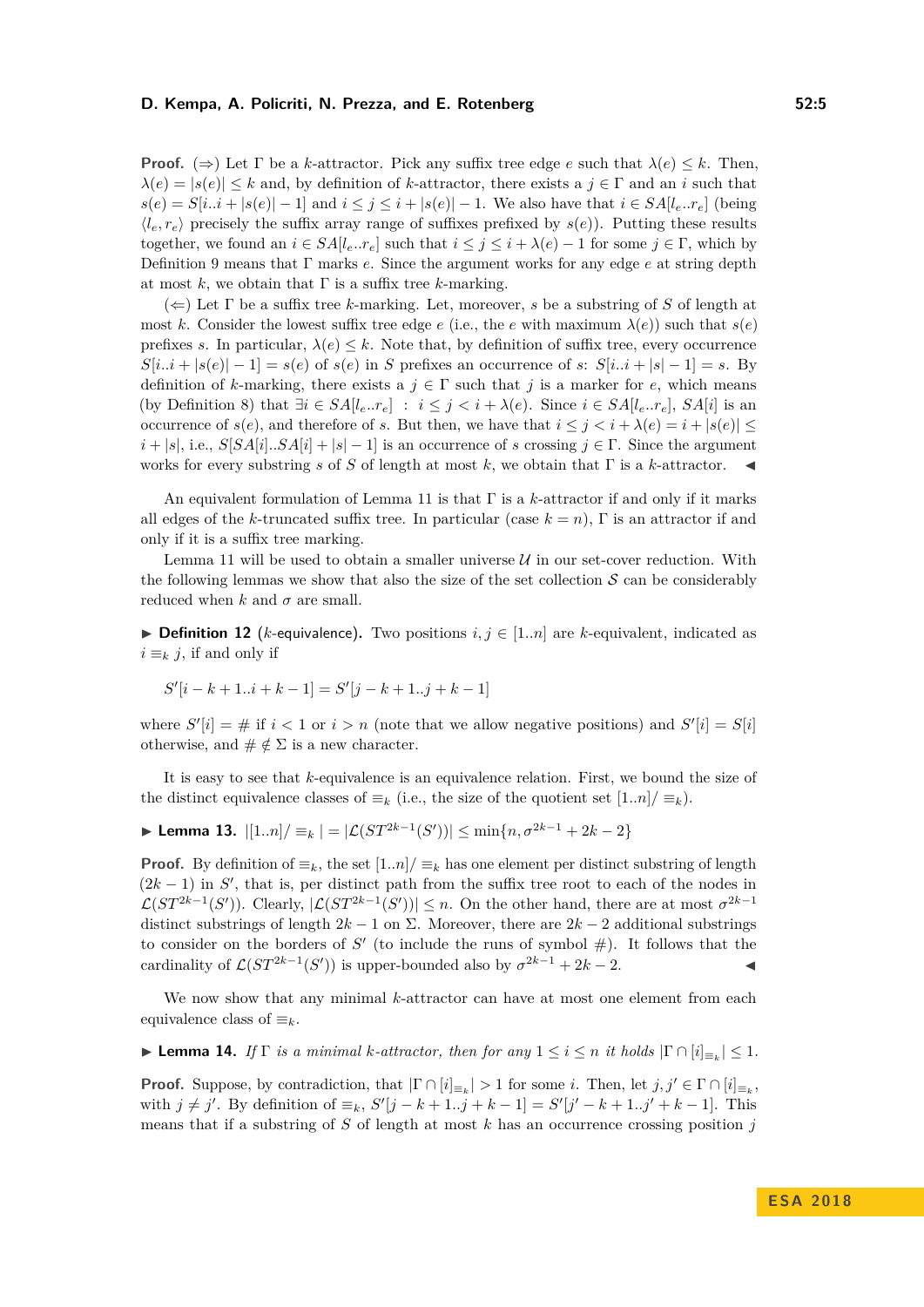#### **52:6 String Attractors: Verification and Optimization**

in Γ then it has also one occurrence crossing position  $j' \in (\Gamma - \{j\})$ . On the other hand, any other substring occurrence crossing any position  $j'' \neq j, j'$  is also captured by  $\Gamma - \{j\}$ since *j*<sup>"</sup> belongs to this set. This implies that  $\Gamma - \{j\}$  is a *k*-attractor, which contradicts the minimality of  $\Gamma$ .

Moreover, if we swap any element of a *k*-attractor with an equivalent element then the resulting set is still a *k*-attractor:

<span id="page-5-1"></span> $\blacktriangleright$  **Lemma 15.** *Let* Γ *be a k-attractor. Then,*  $(Γ - {j}) ∪ {j'}$  *is a k-attractor for any*  $j ∈ Γ$ *and any*  $j' \equiv_k j$ .

**Proof.** Pick any occurrence of a substring  $s, |s| \leq k$ , crossing position *j*. By definition of  $\equiv_k$ , since  $j' \equiv_k j$  there is also an occurrence of *s* crossing *j'*. This implies that  $\Gamma' = (\Gamma - \{j\}) \cup \{j'\}$ is a  $k$ -attractor.

Lemmas [14](#page-4-0) and [15](#page-5-1) imply that we can reduce the set of candidate positions from [1*..n*] to  $\mathcal{C} = \{\min(I) | I \in [1..n] / \equiv_k\}$  (that is, an arbitrary representative – in this case, the minimum – from any class of  $\equiv_k$ ), and still be able to find a minimal/minimum *k*-attractor. Note that, by Lemma [13,](#page-4-1)  $|[1..n]/ \equiv_k |\leq \min\{n, \sigma^{2k-1} + 2k - 2\}.$ 

We can now prove our main theorem.

**Proof of Theorem [5.](#page-2-1)** We build our set-cover instance  $\langle U, S \rangle$  as follows. We choose  $U =$  $\mathcal{E}(ST^k(S))$ , i.e., the set of edges of the *k*-truncated suffix tree. The set collection S is defined as follows: let  $s_i = \{e \in \mathcal{E}(ST^k(S)) \mid i \text{ marks } e\}, \mathcal{C} = \{\min(I) \mid I \in [1..n] / \equiv_k\}$  and put:

$$
\mathcal{S} = \{ s_i \mid i \in \mathcal{C} \}.
$$

By definition of  $\equiv_k$ , each  $I \in [1..n]/\equiv_k$  is unambiguously identified by a substring of length  $2k-1$  of the string  $S' = \#^{k-1}S\#^{k-1}$ . We therefore obtain  $|S| = |\mathcal{L}(ST^{2k-1}(S'))|$ . We now prove the correctness and completeness of the reduction.

**Correctness.** By the definition of our reduction, a solution  $\{s_{i_1},...,s_{i_\gamma}\}\)$  to  $\langle \mathcal{U}, \mathcal{S} \rangle$  yields a set  $\Gamma = \{i_1, \ldots, i_{\gamma}\}\$  of positions marking every edge in  $\mathcal{E}(ST^k(S))$ . Then, Lemma [11](#page-3-2) implies that  $\Gamma$  is a  $k\text{-}attractor.$ 

**Completeness.** Let  $\Gamma = \{i_1, \ldots, i_{\gamma}\}\$  be a minimal *k*-attractor. Then, Lemmas [14](#page-4-0) and [15](#page-5-1) imply that the following set is also a minimal *k*-attractor of the same size:  $\Gamma' = \{j_1 =$  $\min([i_1]_{\equiv_k}), \ldots, j_\gamma = \min([i_\gamma]_{\equiv_k})\}.$  Note that  $\Gamma' \subseteq \{\min(I) \mid I \in [1..n]/\equiv_k\}.$  By Lemma [11,](#page-3-2) Γ' marks every edge in  $\mathcal{E}(ST^k(S))$ . Then, by definition of our reduction the collection  ${s_{j_1}, \ldots, s_{j_{\gamma}}}$ } covers  $\mathcal{U} = \mathcal{E}(ST^k)$ (*S*)). J

In the rest of the paper, we use the notation  $\mathcal{U} = \mathcal{E}(ST^k(S))$  and  $\mathcal{C} = \{\min(I) | I \in$  $[1..n]$ / $\equiv_k$ } to denote the universe to be covered (edges of the *k*-truncated suffix tree) and the candidate attractor positions, respectively. Recall, moreover, that  $|\mathcal{U}| \le \min\{n, \sigma^k\}$  and  $|\mathcal{C}| \leq \min\{n, \sigma^{2k-1} + 2k - 2\}.$ 

## <span id="page-5-0"></span>**3 Faster algorithms**

In this section we use properties of our reduction to provide faster algorithms for a range of problems: (i) checking that a given set  $\Gamma \subset [1..n]$  is a *k*-attractor, (ii) checking that a given set is a *minimal k*-attractor, and (iii) finding a minimum *k*-attractor. We note that problems (i)-(ii) admit naive cubic solutions, while problem (iii) is NP-hard for  $k \geq 3$  [\[16\]](#page-12-4).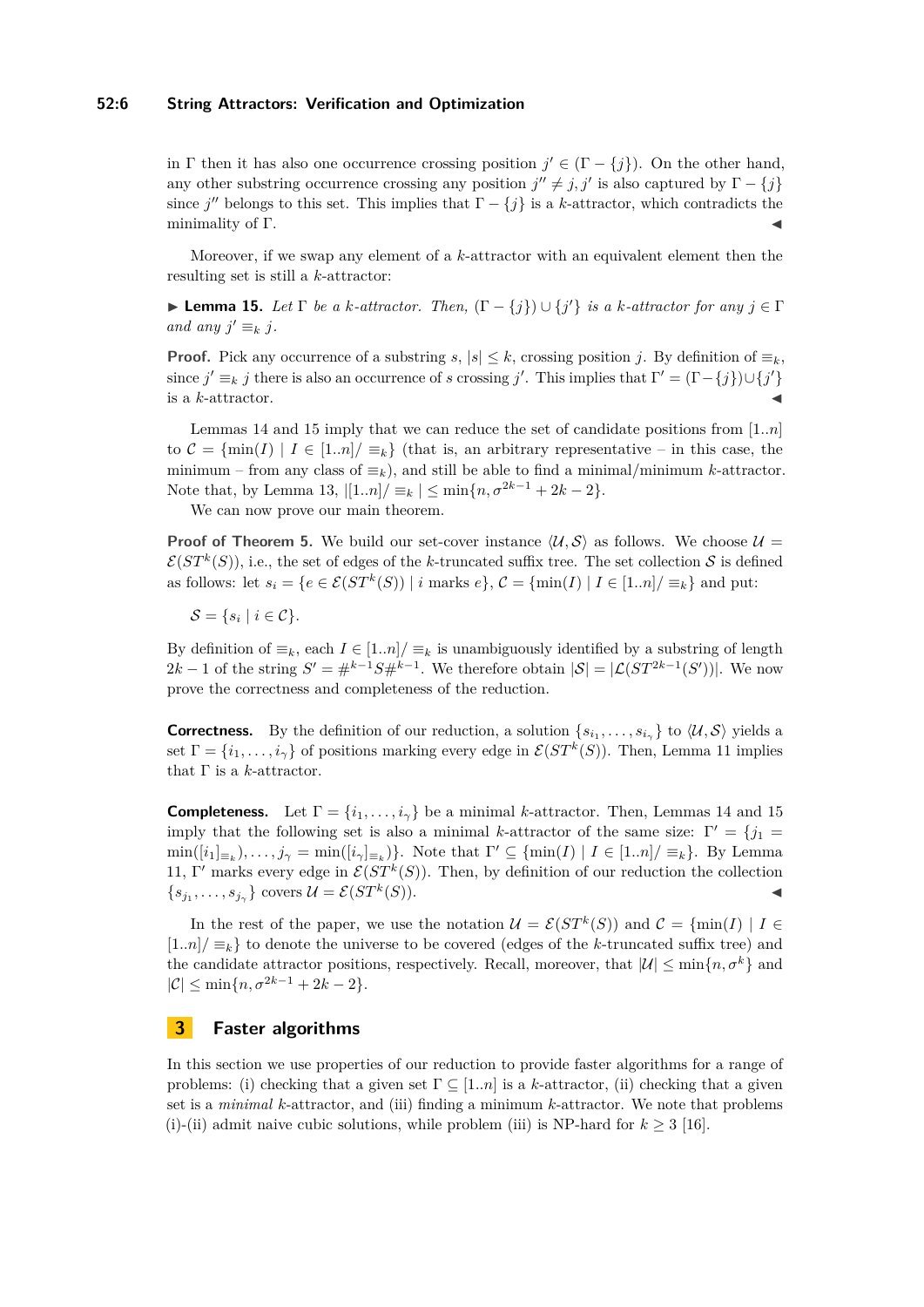We assume that the input string *S* is over the integers alphabet  $[1..\sigma]$  where  $\sigma \in n^{\mathcal{O}(1)}$ . Note that suffix-sorting can be performed in linear time and space on such alphabets [\[14\]](#page-12-9).

#### **3.1 Checking the attractor property**

Given a string *S*, a set  $\Gamma \subseteq [1..n]$ , and an integer  $k \geq 1$ , is  $\Gamma$  a *k*-attractor for *S*? We show that this question can be answered in  $\mathcal{O}(n)$  time.

The main idea is to use Lemma [11](#page-3-2) and check, for every suffix tree edge *e* at string depth at most *k*, if Γ marks *e*. Consider the suffix array *SA*[1*..n*] of *S* and the array *D*[1*..n*] defined as follows:  $D[i] = \text{succ}(\Gamma, SA[i]) - SA[i]$ , where  $\text{succ}(X, x)$  returns the smallest element larger than or equal to *x* in the set *X* (i.e.,  $D[i]$  is the distance between  $SA[i]$  and the element of Γ following – and possibly equal to –  $SA[i]$ ). *D* can be built in linear time and space by creating a bit-vector  $B[1, n]$  such that  $B[i] = 1$  iff  $i \in \Gamma$  and pre-processing *B* for constant-time successor queries [\[13,](#page-12-10) [5\]](#page-11-4). We build a range-minimum data structure (RMQ) on *D* ( $\mathcal{O}(n)$  bits of space, constant query time [\[9\]](#page-11-5)). Then for every suffix tree edge *e* such that  $\lambda(e) \leq k$ , we check (in constant time) that  $\lambda(e) > \min(D[l_e..r_e])$ . The following lemma ensures that this is equivalent to checking whether Γ marks *e*.

<span id="page-6-0"></span> $\blacktriangleright$  **Lemma 16.**  $\lambda(e) > \min(D[l_e..r_e])$  *if and only if*  $\Gamma$  *marks e.* 

**Proof.** ( $\Rightarrow$ ) Assume that  $\lambda(e) > \min(D[l_e..r_e])$ . By definition of *D*, this means that there exist an index  $i' \in [l_e..r_e]$  and a  $j \in \Gamma$ , with  $j \ge i = SA[i']$ , such that  $j - i = D[i'] < \lambda(e)$ . Equivalently,  $i \leq j < i + \lambda(e)$ , i.e.,  $\Gamma$  marks *e*.

 $(\Leftarrow)$  Assume that  $\Gamma$  marks *e*. Then, by definition, there exist an index  $i' \in [l_e..r_e]$  and a  $j \in \Gamma$  such that  $SA[i'] = i \leq j < i + \lambda(e)$ . Then,  $j - i < \lambda(e)$ . Since  $D[i']$  is computed taking the  $j \in \Gamma$ ,  $j \ge SA[i']$ , minimizing  $j - SA[i']$ , it must be the case that  $D[i'] \le j - i < \lambda(e)$ . Since  $i' \in [l_e..r_e]$ , this implies that  $\min(D[l_e..r_e]) < \lambda(e)$ .

Together, Lemmas [11](#page-3-2) and [16](#page-6-0) imply that, if  $\lambda(e) > \min(D[l_e..r_e])$  for every edge at string depth at most *k*, then Γ is a *k*-attractor for *S*. Since the suffix tree, as well as the other structures used by our algorithm, can be built in linear time and space on alphabet [1*..n*] [\[7\]](#page-11-6) and checking each edge takes constant time, we obtain that the problem of checking whether a set  $\Gamma \subseteq [1..n]$  is a valid *k*-attractor can be solved in  $\mathcal{O}(n)$  time and  $\mathcal{O}(n)$  words of space. We now show how to improve upon this working space by using recent results in the field of compact data structures. In the following result, we assume that the input string is packed in  $\mathcal{O}(n \log \sigma)$  bits (that is,  $\mathcal{O}(n/\log_{\sigma} n)$  words).

We first need the following Lemma from [\[2\]](#page-11-7):

<span id="page-6-1"></span>**Lemma 17.** [\[2,](#page-11-7) Thm. 3] In  $\mathcal{O}(n)$  time and  $\mathcal{O}(n \log \sigma)$  bits of space we can enumerate the *following information for each suffix tree edge e:*

- $\blacksquare$  *The suffix array range*  $\langle l_e, r_e \rangle$  *of the string s*(*e*)*, and*
- $\blacksquare$  *the length*  $\lambda(e)$  *of*  $s(e)$ *.*

**Proof.** In [\[2,](#page-11-7) Thm. 3] (see also [\[1\]](#page-11-8)) the authors show how to enumerate the following information for each right-maximal substring *W* of *S* in  $\mathcal{O}(n)$  time and  $\mathcal{O}(n \log \sigma)$  bits of space:  $|W|$  and the suffix array range  $range(Wb)$  of the string  $Wb$ , for all  $b \in \Sigma$  such that *Wb* is a substring of *S*. Since *W* is right-maximal, those *Wb* are equal to our strings  $s(e)$ (for every edge *e*). It follows that our problem is solved by outputting all *range*(*W b*) and  $|Wb|$  returned by the algorithm in [\[2,](#page-11-7) Thm. 3].

We can now prove our theorem. Note that the input set  $\Gamma \subseteq [1..n]$  can be encoded in *n* bits, so also the input fits in  $\mathcal{O}(n \log \sigma)$  bits.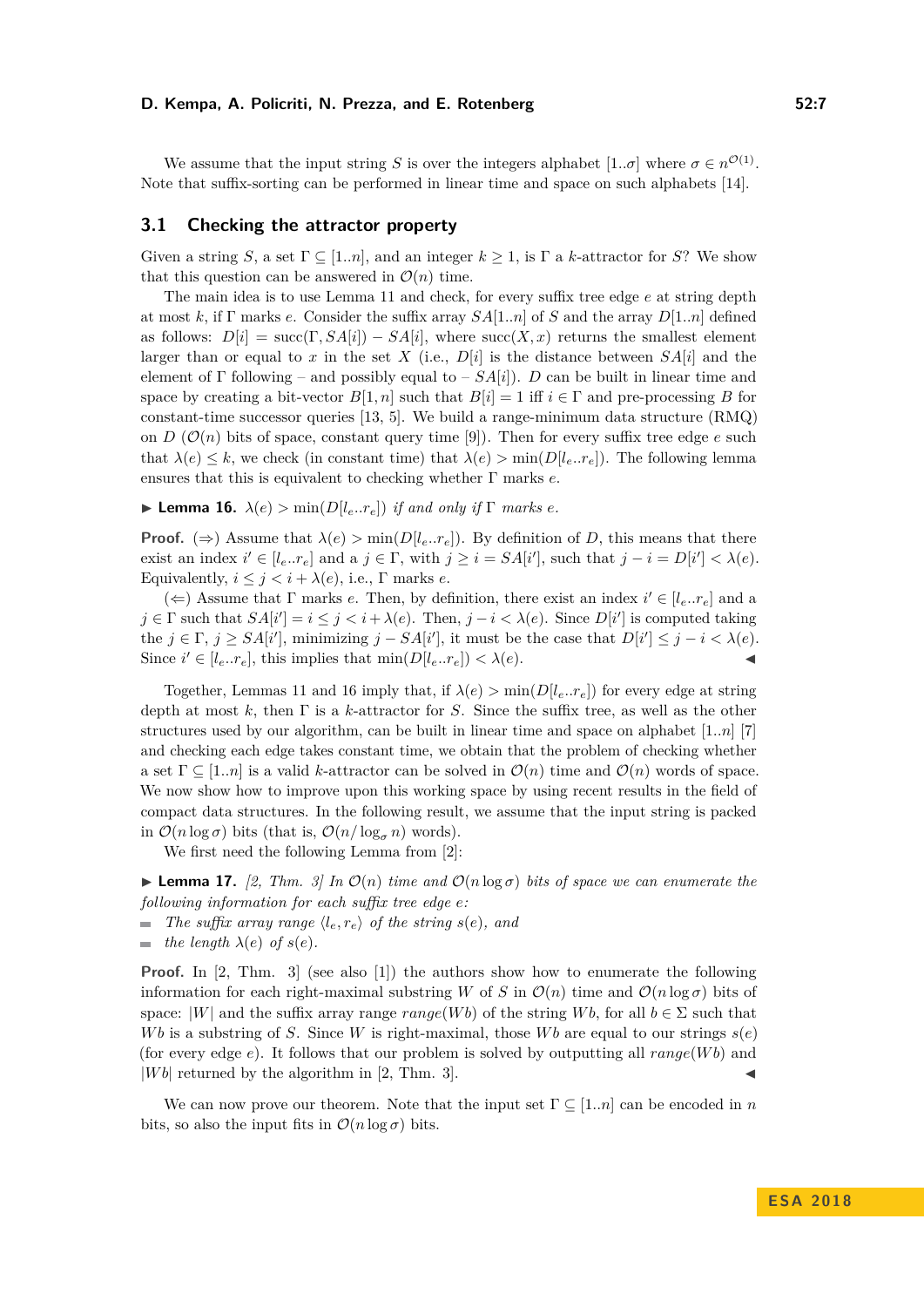<span id="page-7-0"></span>**► Theorem 18.** *Given a string*  $S \in [1..\sigma]^n$ *, a set*  $\Gamma \subseteq [1..n]$ *, and an integer*  $k \ge 1$ *, we can check whether* Γ *is a k-attractor for S in:*

- *Optimal*  $\mathcal{O}(n \log \sigma)$  *bits of space and*  $\mathcal{O}(n \log^{\epsilon} n)$  *time, for any constant*  $\epsilon > 0$ *, or*  $\blacksquare$
- $\mathcal{O}(n(\log \sigma + \log k))$  *bits of space and*  $\mathcal{O}(n)$  *time.*

**Proof.** To achieve the first trade-off we will replace the *D* array (occupying  $\mathcal{O}(n \log n)$  bits) with a smaller data structure supporting random access to *D*. We start by replacing the standard suffix array with a compressed suffix array (CSA) [\[8,](#page-11-9) [11\]](#page-12-11). Given a text stored in  $\mathcal{O}(n \log \sigma)$  bits, the CSA can be built in deterministic  $\mathcal{O}(n)$  time and optimal  $\mathcal{O}(n \log \sigma)$  bits of space [\[20\]](#page-12-12), and supports access queries to the suffix array  $SA$  in  $\mathcal{O}(\log^{\epsilon} n)$  time [\[11\]](#page-12-11), for any constant  $\epsilon > 0$  chosen at construction time. Given that  $D[i] = \text{succ}(\Gamma, SA[i]) - SA[i]$  and we can compute the successor function in constant time using a  $\mathcal{O}(n)$ -bit data structure (array *B*),  $D[i]$  can be computed in  $\mathcal{O}(\log^{\epsilon} n)$  time. Using access to *D*, the RMQ data structure (occupying  $\mathcal{O}(n)$  bits) can be built in  $\mathcal{O}(n \log^{\epsilon} n)$  time and  $\mathcal{O}(n)$  bits of space [\[9,](#page-11-5) Thm. 5.8]. At this point, observe that the order in which we visit suffix tree edges does not affect the correctness of our algorithm. By using Lemma [17](#page-6-1) we can enumerate  $\lambda(e)$  and  $\langle l_e, r_e \rangle$  for every suffix tree edge *e* in linear time and compact space, and check  $\lambda(e) > \min(D[l_e..r_e]),$ whenever  $\lambda(e) \leq k$  (Lemma [16\)](#page-6-0).

To achieve the second trade-off we observe that in our algorithm we only explore the suffix tree up to depth *k* (i.e., we only perform the check of Lemma [16](#page-6-0) when  $\lambda(e) \leq k$ ), hence any  $D[i] > k$  can be replaced with  $D[i] = k + 1$  without affecting the correctness of the verification procedure. In this way, array *D* can be stored in just  $\mathcal{O}(n \log k)$  bits. To compute the *D* array in  $\mathcal{O}(n)$  time and compact space we observe that it suffices to access all pairs  $\langle i, SA[i] \rangle$  in *any* order (not necessarily  $\langle 1, SA[1] \rangle$ ,  $\langle 2, SA[2] \rangle$ , ...). From [\[2,](#page-11-7) Thm. 10], in  $\mathcal{O}(n)$  time and  $\mathcal{O}(n \log \sigma)$  bits of space we can build a compressed suffix array supporting constant-time LF function computation. By repeatedly applying LF from the first suffix array position, we enumerate entries of the inverse suffix array *ISA* in right-to-left order in  $\mathcal{O}(n)$  time [\[2,](#page-11-7) Lem. 1]. This yields the sequence of pairs  $\langle ISA[i], i \rangle = \langle j, SA[i] \rangle$ , for  $i = n, \ldots, 1$  and  $j = ISA[i]$ , which can be used to compute *D* in linear time and compact space. As in the first trade-off, we use Lemma [17](#page-6-1) to enumerate  $\lambda(e)$  and  $\langle l_e, r_e \rangle$  for every suffix tree edge *e*, and check  $\lambda(e) > \min(D[l_e..r_e]),$  whenever  $\lambda(e) \leq k$  (Lemma [16\)](#page-6-0).

Note that with the second trade-off of Theorem [18](#page-7-0) we achieve  $\mathcal{O}(n)$  time and optimal  $\mathcal{O}(n \log \sigma)$  bits of space when  $k \leq \sigma^{\mathcal{O}(1)}$  (in particular, this is always the case when k is constant). Note also that, since we now assume that the input string is packed in  $\mathcal{O}(n/\log_{\sigma} n)$ words, the running time is not optimal (as  $\Omega(n/\log_{\sigma} n)$  is a lower-bound in this model).

## **3.2 Checking minimality**

Given a string *S*, a set  $\Gamma \subseteq [1..n]$ , and an integer  $k \geq 1$ , is  $\Gamma$  a *minimal k*-attractor for *S*? The main result of this section is that this question can be answered in near-optimal  $\mathcal{O}(n \log n)$  time.

We first show that minimal *k*-attractors admit a convenient characterization based on the concept of suffix tree *k*-marking.

<span id="page-7-1"></span>**Definition 19** (*k*-necessary position).  $j \in \Gamma$  is *k*-necessary with respect to  $\Gamma$  if and only if there is at least one suffix tree edge *e* such that:

- 1.  $\lambda(e) \leq k$ ,
- **2.** *j* marks *e*, and
- **3.** If  $j' \in \Gamma$  marks *e*, then  $j' = j$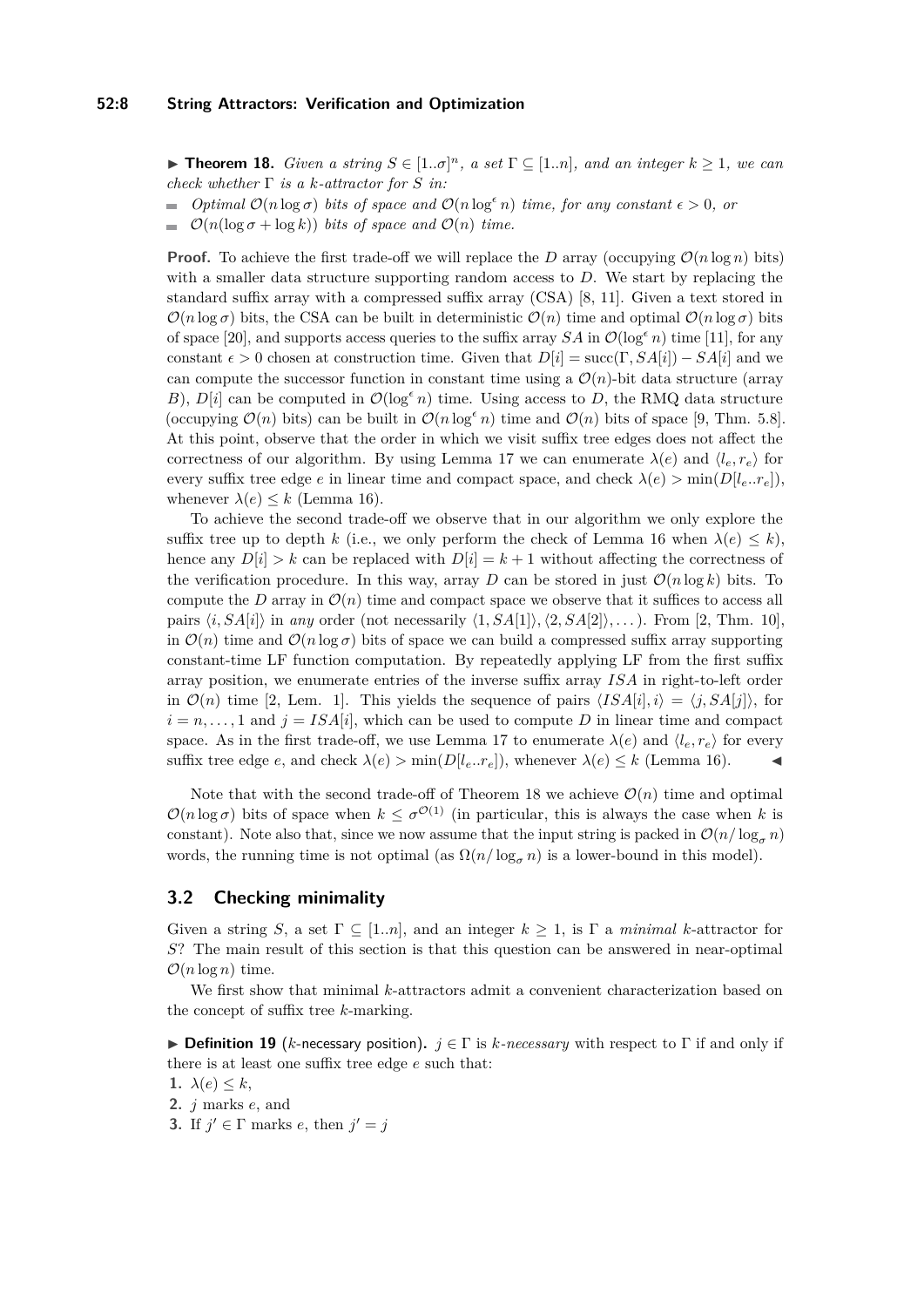I **Definition 20** (*k*-necessary set)**.** Γ is *k-necessary* if and only if all its elements are *k*necessary with respect to Γ.

When  $\Gamma$  is clear from the context, we just say *k*-necessary (referring to some  $j \in \Gamma$ ) instead of *k-necessary with respect to* Γ.

<span id="page-8-1"></span>I **Lemma 21.** Γ *is a minimal k-attractor if and only if:*

- **1.** *It is a k-attractor, and*
- **2.** *it is k-necessary.*

**Proof.** ( $\Rightarrow$ ) Let  $\Gamma$  be a minimal *k*-attractor. Let  $j \in \Gamma$ . Since  $\Gamma$  is minimal,  $\Gamma - \{j\}$  is not a *k*-attractor. From Theorem [11,](#page-3-2) this implies that  $\Gamma - \{j\}$  is not a *k*-marking, i.e., there exists a suffix tree edge *e*, with  $\lambda(e) \leq k$ , that is not marked by  $\Gamma - \{j\}$ . On the other hand, the fact that Γ is a *k*-attractor implies (Theorem [11\)](#page-3-2) that Γ is a *k*-marking, i.e., it also marks edge *e*. This, in particular, implies that *j* marks *e*. Now, let  $j' \in \Gamma$  be a position that marks *e*. Assume, by contradiction, that  $j' \neq j$ . Then,  $j' \in \Gamma - \{j\}$ , which implies that  $\Gamma - \{j\}$  marks *e*. This is a contradiction, therefore it must be the case that  $j' = j$ , i.e., *j* is *k*-necessary. Since the argument works for any  $j \in \Gamma$ , we obtain that all  $j \in \Gamma$  are *k*-necessary.

 $(\Leftarrow)$  Assume that  $\Gamma$  is a *k*-attractor and all  $j \in \Gamma$  are *k*-necessary. Then, choose an arbitrary  $j \in \Gamma$ . By Definition [19,](#page-7-1) there exists an edge *e* that is only marked by *j*, i.e., for every  $j' \in \Gamma - \{j\}$ ,  $j'$  does not mark *e*. This implies (Theorem [11\)](#page-3-2) that  $\Gamma - \{j\}$  is not a *k*-attractor. Since the argument works for any  $j \in \Gamma$ , we obtain that  $\Gamma$  is a minimal  $k$ -attractor.

A naive solution for the minimality-checking problem is to test the *k*-attractor property on  $\Gamma - \{i\}$  for every  $i \in \Gamma$  using Theorem [18.](#page-7-0) This solution, however, runs in quadratic time. Our efficient strategy relies on colored range reporting and consists in checking, for every suffix tree edge *e*, if there is only one  $j \in \Gamma$  marking it. In this case, we flag *j* as necessary. If, in the end, all attractor positions are flagged as necessary, then the attractor is minimal by Lemma [21.](#page-8-1) Notice that it can turn out that a single suffix tree edge can be marked by more than one necessary  $j \in \Gamma$ .

<span id="page-8-0"></span>**► Theorem 22.** *Given a string*  $S \in [1..\sigma]^n$ *, a set*  $\Gamma \subseteq [1..n]$ *, and an integer*  $k \ge 1$ *, we can check whether*  $\Gamma$  *is a minimal k-attractor for*  $S$  *in*  $\mathcal{O}(n \log n)$  *time and*  $\mathcal{O}(n \log |\Gamma|)$  *space.* 

**Proof.** We associate to each element in Γ a distinct color from the set  $\Sigma_{\Gamma} = \{c_i \mid i \in \Gamma\}$ , and we build a two-dimensional  $\Sigma_{\Gamma}$ -colored grid  $L \subseteq [1..n]^2 \times \Sigma_{\Gamma}$  (i.e., each point  $\langle i, j \rangle$  in *L* is associated with a color from  $\Sigma_{\Gamma}$ ) defined as  $L = \{(i, D[i], c_{SA[i] + D[i]}\}, i = 1, ..., n\}$ , that is, at coordinates  $\langle i, D[i] \rangle$  we insert a point "colored" with the color associated to the attractor position immediately following – and possibly equal to –  $SA[i]$ . Then, for every suffix tree edge *e* we check that  $L \cap [l_e, r_e] \times [0, \lambda(e) - 1]$  contains at least two distinct colors. If there are at least two distinct colors  $c_k \neq c_{k'}$  in the range  $[l_e..r_e] \times [0..\lambda(e) - 1]$ , then we do not mark  $k$  and  $k'$  as necessary (note that they could be marked later by some other edge, though). However, even if there is only one color  $c_k$  in the range this may not be enough to mark  $k$  as necessary. The reason for this is that in array *D* we are tracking only the attractor position *i immediately following* each text position *i*; it could well be that the attractor position  $i'' > i'$ immediately following *i*' marks *e*, but we miss it because we track only *i*'. This problem can be easily solved inserting in *L* also a point corresponding to the *second* nearest attractor position following every text position (so the number of points only doubles). It is easy to see that this is sufficient to solve our problem, since we only aim at enumerating at most two distinct colors in a range.

**E S A 2 0 1 8**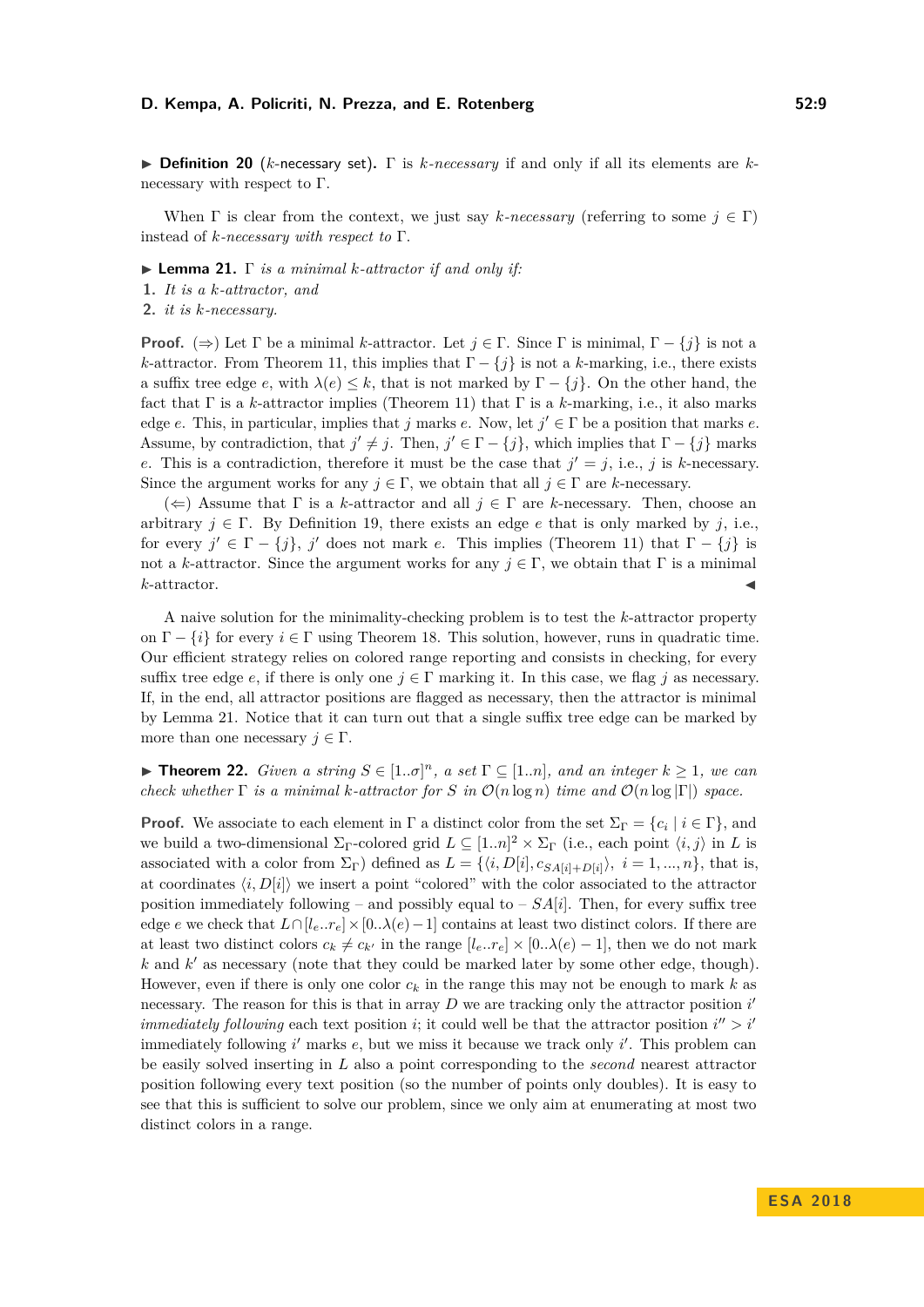#### **52:10 String Attractors: Verification and Optimization**

At this point, we have reduced the problem to the so-called *three-sided colored orthogonal range reporting* problem in two dimensions: report the distinct colors inside a three-sided orthogonal range in a grid. For this problem, the fastest known data structure takes  $\mathcal{O}(n \log n)$ space and answers queries in  $\mathcal{O}(\log^2 n + i)$  time, where *n* is the number of points in the grid and *i* is the number of returned points [\[12\]](#page-12-13). This would result in an overall running time of  $\mathcal{O}(n \log^2 n)$  for our algorithm. We note that our problem is, however, simpler than the general one. In our case, it is enough to list *two* distinct colors (if any); we are not interested in counting the total number of such colors or reporting an arbitrary number of them.

Our solution relies on wavelet trees [\[10\]](#page-12-7). First, we pre-process the set of  $v \leq 2n$  points so that they fit in a grid  $[1..v] \times [1..v]$  such that every row and every column contain exactly one point. Mapping the original query on this grid can be easily done in constant time using well-established rank reduction techniques that we do not discuss here (see, e.g. [\[22\]](#page-12-14)). We can view this grid as an integer vector  $V \in [1..v]^v$ , where each  $V[i]$  is associated with a color  $V[i].c \in \Sigma_{\Gamma}$ . We build a wavelet tree  $WT(V)$  on *V*. Let  $u_s$  denote the internal node of  $WT(V)$ reached following the path  $s \in \{0,1\}^*$ . With  $V_s$  we denote the subsequence of V associated with  $u_s$ , i.e., the subsequence of *V* such that the binary representation of each  $V_s[i]$  is prefixed by *s*. For each internal node  $u_s$  we store (i) the sequence of colors  $C_s = V_s[1] \cdot c, \ldots, V_s[[V_s]] \cdot c$ and (ii) a bityector  $B_s[1..|V_s|]$  such that  $B_s[1] = 0$  and  $B_s[i] \neq B_s[i-1]$  iff  $C_s[i] \neq C_s[i-1]$ . We pre-process each  $B_s$  for constant-time rank and select queries [\[13,](#page-12-10) [5\]](#page-11-4). Overall, our data structure takes  $\mathcal{O}(n \log \Gamma)$  words of space (that is,  $\mathcal{O}(n \log \Gamma \log n)$  bits: at each of the log *n* levels of the wavelet tree we store  $v \leq 2n$  colors).

To report two distinct colors in the range  $[l, r] \times [l', r']$ , we find in  $\mathcal{O}(\log v)$  time the  $\mathcal{O}(\log v)$  nodes of  $WT(V)$  covering  $[l', r']$  as usually done when solving orthogonal range queries on wavelet trees (see [\[21\]](#page-12-8) for full details). For each such node  $u_s$ , let the range  $V_s[l_s, r_s]$  contain the elements in common between  $V_s$  and  $V[l..r]$  (i.e., the range obtained mapping  $[l..r]$  on  $V_s$ ). We check whether in  $B_s[l_s..r_s]$  there are two distinct bits at adjacent positions. If this is the case, we locate their positions  $B_s[i_0] = 0$  and  $B_s[i_1] = 1$ , with  $l_s \le i_0 = i_1 - 1 \le r_s$  (the case  $i_1 = i_0 - 1$  is symmetric), and return the colors  $C_s[i_0]$  and  $C_s[i_1]$ . By construction of  $B_s$ ,  $C_s[i_0] \neq C_s[i_1]$  and therefore we are done. Note that  $i_0$  and  $i_1$ can be easily found in constant time using rank/select queries on *Bs*.

If, on the other hand, all sequences  $B_s[l_s..r_s]$  are unary, then we just need to retrieve the  $\mathcal{O}(\log v)$  colors  $C_s[l_s]$ , for all the  $u_s$  covering the interval  $[l', r']$ , and check if any two of them are distinct (e.g. radix-sort them in linear time). Also this step runs in  $\mathcal{O}(\log v)$  time.

Overall, our solution uses  $\mathcal{O}(n \log |\Gamma|)$  space and runs in  $\mathcal{O}(n \log v) = \mathcal{O}(n \log n)$  time.

## **3.3 Computing a minimum** *k***-attractor**

Computing a minimum *k*-attractor is NP-hard for  $k \geq 3$  and large  $\sigma$ . In this section we show that the problem is actually polynomial-time-solvable for small  $k$  and  $\sigma$ . Our algorithm takes advantage of both our reduction to set-cover and the verification algorithm of Theorem [18.](#page-7-0)

First, we give an upper-bound to the cardinality of the set of all minimal *k*-attractors. This will speed up our procedure for finding a minimum *k*-attractor (which is, in particular, minimal). By Lemma [13,](#page-4-1) there are no more than  $\exp(\mathcal{O}(\sigma^{2k}))$  k-attractors for *S*. With the following lemma, we give a better upper-bound to the number of *minimal k*-attractors.

<span id="page-9-0"></span>**Example 13.** The number of minimal *k*-attractors is  $\exp(\mathcal{O}(\sigma^k \log \sigma^k))$ .

**Proof.** Let minimal( $\sigma$ , k) denote the maximum number of minimal k-attractors on the alphabet [1*..σ*] (independently of the string length *n*). Let Γ be a minimal *k*-attractor. By Lemma [21,](#page-8-1) for every  $j \in \Gamma$  there is at least one edge  $e \in \mathcal{U}$  marked by *j* only. Let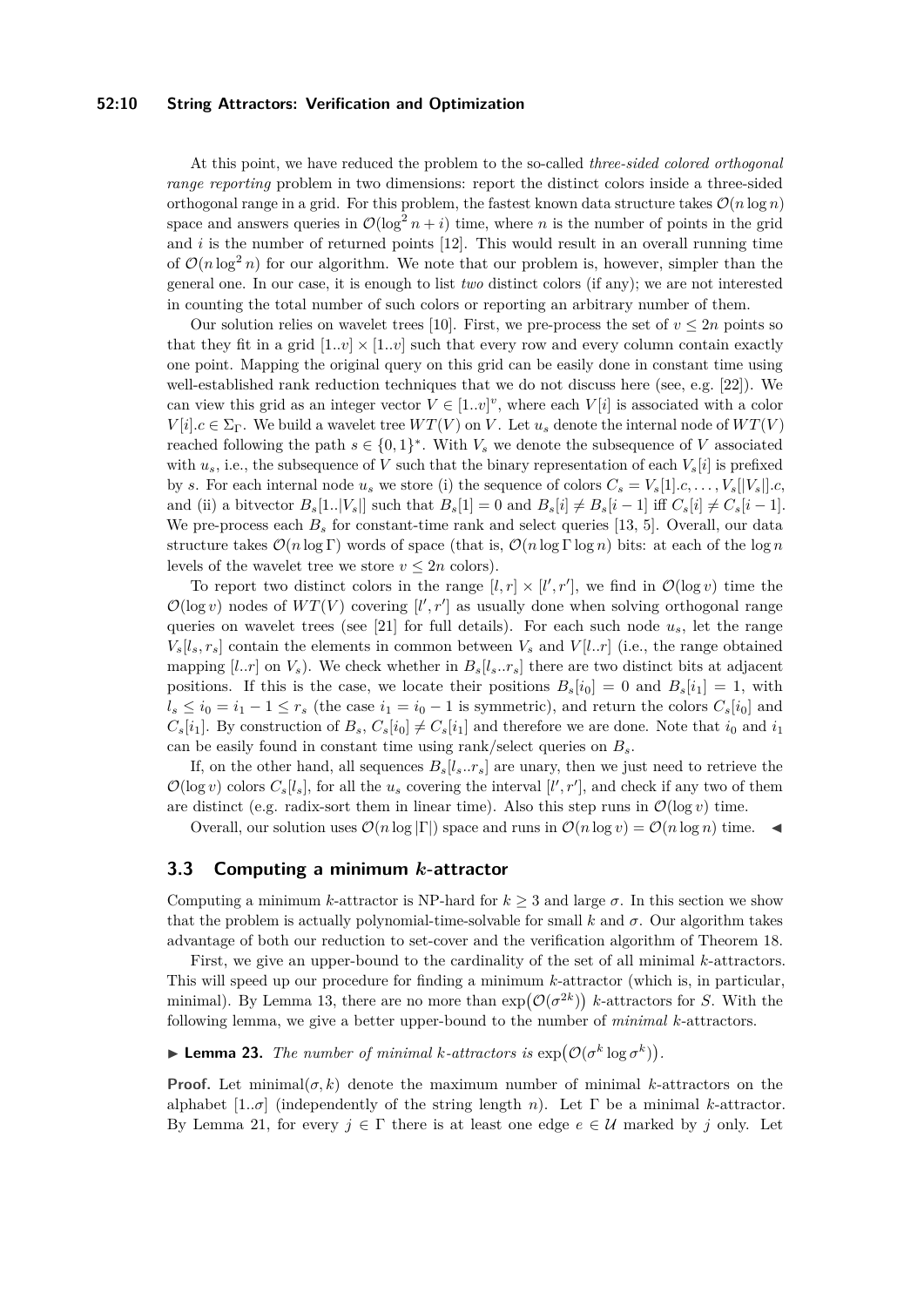edge :  $\Gamma \rightarrow U$  be the function defined as follows: edge(*j*) = *e* such that (i) *e* is marked by *j* only, and (ii) among all edges marked by *j* only, *e* is the one with the lexicographically smallest  $s(e)$  (where, if  $s(e')$  prefixes  $s(e'')$ , then we consider  $s(e')$  smaller than  $s(e'')$  in lexicographic order). Let  $\mathcal{U}' = \text{edge}(\Gamma)$  be the image of  $\Gamma$  through edge function. By its definition, edge is a bijection between  $\Gamma$  and  $\mathcal{U}'$ . This implies that  $|\Gamma| = |\mathcal{U}'| \leq |\mathcal{U}| \leq \sigma^k$ . a minimal *k*-attractor is a set of cardinality at most  $\sigma^k$  chosen from a universe  $\mathcal C$  of size at most  $|\mathcal{C}| \leq \sigma^{2k-1} + 2k - 2 \leq \sigma^{2k}$ , therefore:  $\min_{i} \text{min}(\sigma, k) \leq \sum_{i=1}^{\sigma^k} {\sigma_i^{2k}}$  $\binom{2k}{i}$ . We now give an upper-bound to the function  $f(N, t) = \sum_{i=1}^{t} {N \choose i}$ , where we assume  $t \geq 2$  for simplicity (the hypothesis holds in our case since  $t = \sigma^k$ ). Then, we will plug our bound in the above inequality. Since  $\binom{N}{i} < \frac{N^i}{i!}$ , we have that

$$
f(N,t) < \sum_{i=1}^{t} \frac{N^{i}}{i!}
$$
  
= 
$$
\sum_{i=1}^{t} \left(\frac{N}{t}\right)^{i} \cdot \frac{t^{i}}{i!}
$$
  

$$
\leq \sum_{i=1}^{t} \left(\frac{N}{t}\right)^{i} \cdot \sum_{i=1}^{t} \frac{t^{i}}{i!}
$$
  

$$
\in \mathcal{O}\left(\left(\frac{N \cdot e}{t}\right)^{t}\right)
$$

We obtain our claim:  $\text{minimal}(\sigma, k) \le f(\sigma^{2k}, \sigma^k) \in \mathcal{O}(e^{\sigma^k} \cdot \sigma^{k\sigma^k}) \le \exp(\mathcal{O}(\sigma^k \log \sigma^k)).$ 

Using the above lemma, we now provide a strategy to find a minimum *k*-attractor.

<span id="page-10-0"></span>**Fineorem 24.** *A minimum k-attractor can be found in*  $\mathcal{O}(n) + \exp(\mathcal{O}(\sigma^k \log \sigma^k))$  time.

**Proof.** Let  $c(i) = S'[i-k+1..i+k-1]$ , where  $S'[i] = \# \notin \Sigma$  if  $i < 1$  or  $i > n$  and  $S'[i] = S[i]$ otherwise, be the context string associated to position *i*. Consider the string

 $C = c(i_1)$   $c(i_2)$   $s \ldots$   $c(i_t)$ 

where  $\{i_1, i_2, \ldots, i_t\} = C$  and  $\# \neq \$  \notin \Sigma. By our choice of C, the length of this string is  $|C| = (|\mathcal{C}| \cdot 2k) - 1 \leq (\sigma^{2k-1} + 2k) \cdot 2k \in \mathcal{O}(\sigma^{2k} \cdot k) \leq \exp(\mathcal{O}(\log \sigma^k)).$  We can build C in  $\mathcal{O}(n+|C|)$  time using the suffix tree of *S* (i.e., extracting all paths from the root to nodes at string depth at most  $2k - 1$ ).

Let now  $\Gamma'' \subseteq \{k \cdot (2j+1) \mid j = 0, \ldots, t-1\}$ . It is easy to see that  $\Gamma' = \{i \mid C[i] = 0, \ldots, t-1\}$ . \$ *or*  $C[i] = \#$   $\cup \Gamma''$  is a *k*-attractor for *C* if and only if the set  $\Gamma = \{i_{(x-k)/(2k)} | x \in \Gamma''\}$ is a *k*-attractor for *S*. Suppose that  $\Gamma'$  is a *k*-attractor for *C*, and consider a substring *s* of *S* of length at most *k*. By construction of *C*, *s* is also a substring of *C*; in particular, there is an occurrence  $C[i..i + |s| - 1] = s$  crossing a position  $k \cdot (2j + 1) \in \Gamma''$ , for some *j*. Then,  $i_j \in \Gamma$  and, by the way we defined *C*, there is an occurrence of *s* crossing position *i<sup>j</sup>* in S. Conversely, suppose that Γ is a *k*-attractor for *S*, and let *s* be a substring of *C* of length at most k. If s contains either  $\frac{1}{2}$  or  $\frac{1}{2}$ , then it must cross one of the positions in  $\{i \mid C[i] = $ \text{ or } C[i] = \# \} \subseteq \Gamma'.$  Otherwise, it appears inside one of the substrings  $c(i_k)$ , for some  $k \in [1..t]$ . But then, this means that *s* appears in *S* and, in particular, that it has some occurrence  $s' = s$  crossing a position  $i_j \in \Gamma$ . From the way we constructed *C*, *s* has an occurrence in *C* crossing position  $k \cdot (2j + 1) \in \Gamma'' \subseteq \Gamma'$ .

At this point, we check whether  $\Gamma'$  is a *k*-attractor for *C* for all possible  $\Gamma''$ , and return the smallest such set. Instead of trying all subsets of  $C$ , we use Lemma [23](#page-9-0) and generate only subsets of C of size at most  $\sigma^k$ ; these subsets will include all minimal *k*-attractors and, in particular, all minimum *k*-attractors. By Lemma [23,](#page-9-0) there are at most  $\exp(\mathcal{O}(\sigma^k \log \sigma^k))$  such sets, and each verification takes linear  $\mathcal{O}(|C|) = \exp(\mathcal{O}(\log \sigma^k))$  time using Theorem [18.](#page-7-0) Overall, our algorithm for the minimum *k*-attractor runs in  $\mathcal{O}(n) + \exp(\mathcal{O}(\log \sigma^k)) \cdot \exp(\mathcal{O}(\sigma^k \log \sigma^k))$ time, which simplifies to  $\mathcal{O}(n) + \exp(\mathcal{O}(\sigma^k \log \sigma^k))$ . J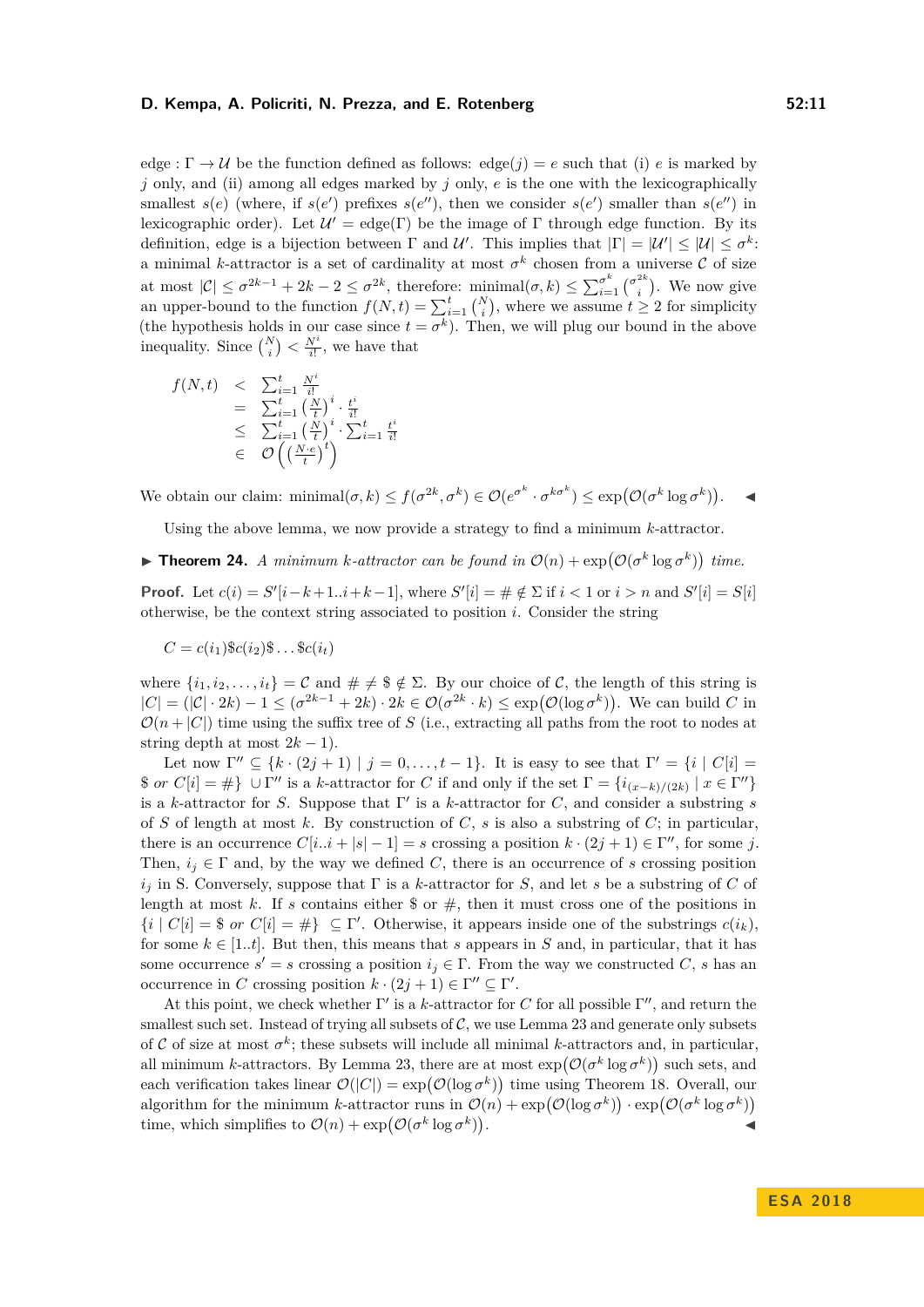#### **52:12 String Attractors: Verification and Optimization**

## <span id="page-11-3"></span>**3.4 Sharp attractors**

The complexity of *k*-attractor has been fully characterized in [\[16\]](#page-12-4), except for the particular case  $k = 2$ : for  $k \geq 3$ , the problem has been proven to be NP-complete, while for  $k = 1$  it is clearly solvable in linear time. While we have not been able to settle the case  $k = 2$ , we show a polynomial-time solution under the additional constraint that only substrings of length *exactly* equal to 2 are captured by the attractor set. We denote with the name *k-sharp attractor* this variant. Formally, we define a *k*-*sharp* attractor of a string  $S \in \Sigma^n$  to be a set of positions  $Γ ⊆ [1..n]$  such that every substring  $S[i..j]$  with  $j-i+1 = k$  has an occurrence  $S[i'..j'] = S[i..j]$ with  $j'' \in [i'..j']$  for some  $j'' \in \Gamma$ . In other words, a *k*-sharp-attractor is a subset that covers all substrings of length exactly *k*. By MINIMUM-*k*-SHARP-ATTRACTOR we denote the optimization problem of finding the smallest *k*-sharp attractor of a given input string, and by  $k$ -SHARP-ATTRACTOR =  $\{\langle T, p \rangle \mid$  String *T* has a *k*-sharp-attractor of size  $\leq p\}$  we denote the corresponding decision problem. In the full version [\[15\]](#page-12-0) of this paper we show that, for any constant  $k \geq 3$ , *k*-SHARP-ATTRACTOR is NP-complete. The proof is an adaptation of the original one proposed for *k*-attractors in [\[16\]](#page-12-4), and is based on a reduction from set cover. Here we show that for  $k = 2$  the problem can be solved in polynomial time (again, the case  $k = 1$  is trivially solvable in linear time).

## ▶ **Theorem 25.** *Minimum 2-sharp-attractor is in P.*

**Proof.** It is easy to show that 2-sharp-attractor is in P by a reduction to edge cover. Given a string *S*, let  $V \subseteq \Sigma^2$  be the set of strings of length 2 that occur at least once in *S*. For every substring of length 3 of the form *xyz*, add the edge (*xy, yz*) to the edge-set *E*, and add self-loops for the first and last pair.

A position  $\gamma \in \Gamma$  thus corresponds to an edge,  $e_{\gamma}$ , and it is easy to see that  $\Gamma$  is a 2-sharp-attractor if and only if  $\{e_\gamma | \gamma \in \Gamma\}$  is an edge cover.

The number of vertices and edges in this graph are both  $\leq n$ , so a minimum edge cover can be found in  $\mathcal{O}(n\sqrt{n})$  time [\[19\]](#page-12-15).

#### **References**

- <span id="page-11-8"></span>**1** Djamal Belazzougui. Linear time construction of compressed text indices in compact space. In *Annual Symposium on Theory of Computing (STOC)*, pages 148–193. ACM, 2014.
- <span id="page-11-7"></span>**2** Djamal Belazzougui, Fabio Cunial, Juha Kärkkäinen, and Veli Mäkinen. Linear-time string indexing and analysis in small space. *arXiv preprint 1609.06378*, 2016.
- <span id="page-11-1"></span>**3** Anselm Blumer, Janet Blumer, David Haussler, Ross McConnell, and Andrzej Ehrenfeucht. Complete inverted files for efficient text retrieval and analysis. *Journal of the ACM*, 34(3):578–595, 1987.
- <span id="page-11-0"></span>**4** Michael Burrows and David J. Wheeler. A block sorting lossless data compression algorithm. Technical Report 124, Digital Equipment Corporation, 1994.
- <span id="page-11-4"></span>**5** David Clark. *Compact Pat trees*. PhD thesis, University of Waterloo, 1998.
- <span id="page-11-2"></span>**6** Maxime Crochemore and Renaud Vérin. Direct construction of compact directed acyclic word graphs. In *Combinatorial Pattern Matching (CPM)*, pages 116–129. Springer, 1997.
- <span id="page-11-6"></span>**7** Martin Farach. Optimal suffix tree construction with large alphabets. In *Annual Symposium on Foundations of Computer Science (FOCS)*, pages 137–143. IEEE, 1997.
- <span id="page-11-9"></span>**8** Paolo Ferragina and Giovanni Manzini. Indexing compressed text. *Journal of the ACM*, 52(4):552–581, 2005.
- <span id="page-11-5"></span>**9** Johannes Fischer and Volker Heun. Space-efficient preprocessing schemes for range minimum queries on static arrays. *SIAM Journal on Computing*, 40(2):465–492, 2011.